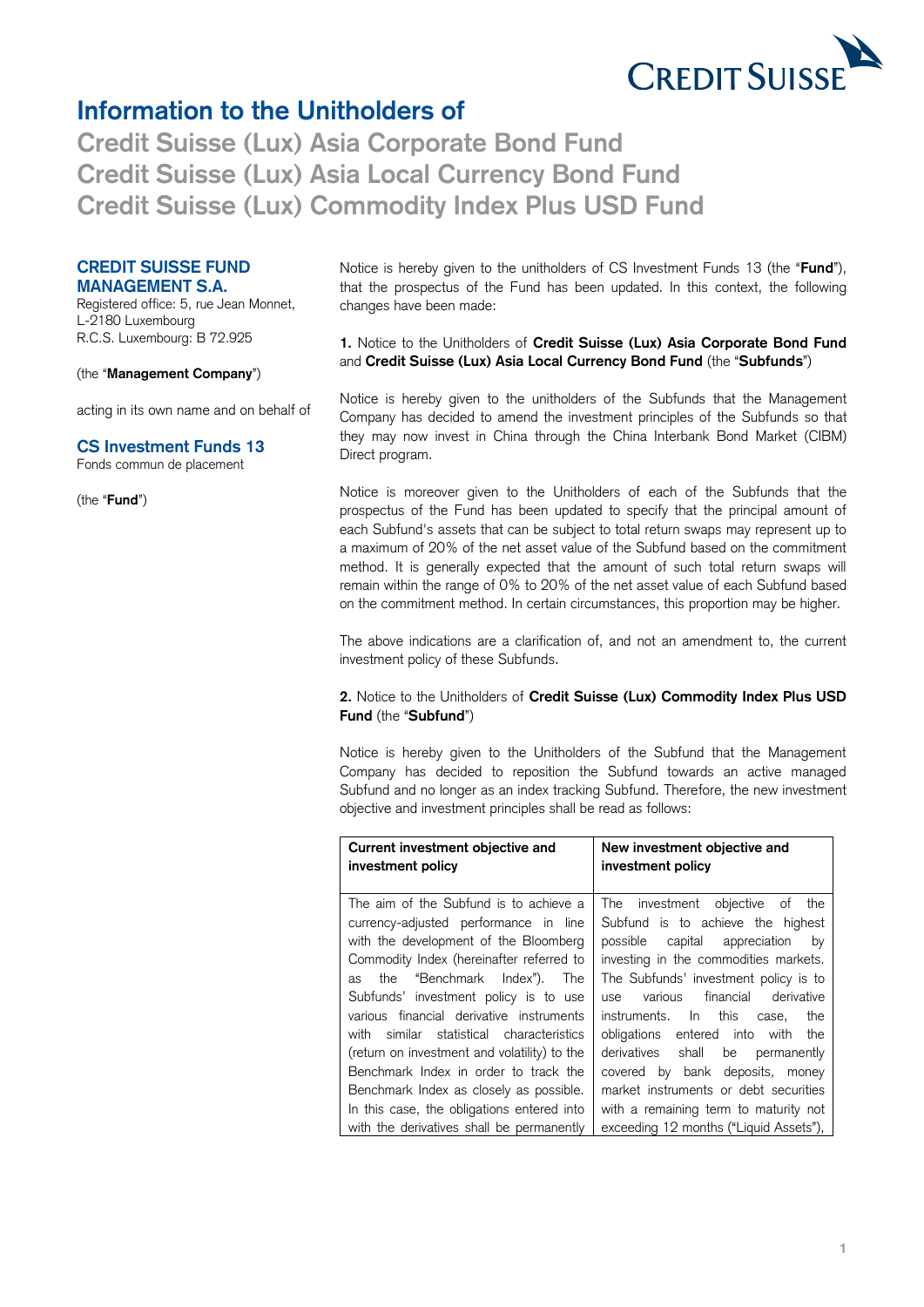

| covered by bank deposits, money market<br>instruments or debt securities with a<br>remaining term to maturity not exceeding<br>12 months ("Liquid Assets"), and at least<br>90% of these investments must be<br>denominated in US dollars.<br>The Subfund therefore aims at a total<br>return comprising the performance of the<br>derivatives used on the Benchmark Index<br>and the interest on the investments in<br>Liquid Assets.                                                                                                                                                                                                                                                                                                                                                                                                                                                                                                                                                                                                                                                                                                                       | and at least 90% of these investments<br>must be denominated in US dollars.                                                                                                                                                                                                                                                                                                                                                                                                                                                                                                                                                                                                                                                                                                                                                                                                                                                                                                                                                                                                      |
|--------------------------------------------------------------------------------------------------------------------------------------------------------------------------------------------------------------------------------------------------------------------------------------------------------------------------------------------------------------------------------------------------------------------------------------------------------------------------------------------------------------------------------------------------------------------------------------------------------------------------------------------------------------------------------------------------------------------------------------------------------------------------------------------------------------------------------------------------------------------------------------------------------------------------------------------------------------------------------------------------------------------------------------------------------------------------------------------------------------------------------------------------------------|----------------------------------------------------------------------------------------------------------------------------------------------------------------------------------------------------------------------------------------------------------------------------------------------------------------------------------------------------------------------------------------------------------------------------------------------------------------------------------------------------------------------------------------------------------------------------------------------------------------------------------------------------------------------------------------------------------------------------------------------------------------------------------------------------------------------------------------------------------------------------------------------------------------------------------------------------------------------------------------------------------------------------------------------------------------------------------|
| <b>Current section "The Sub-fund's</b><br>Investments"                                                                                                                                                                                                                                                                                                                                                                                                                                                                                                                                                                                                                                                                                                                                                                                                                                                                                                                                                                                                                                                                                                       | New section "The Sub-fund's<br>Investments"                                                                                                                                                                                                                                                                                                                                                                                                                                                                                                                                                                                                                                                                                                                                                                                                                                                                                                                                                                                                                                      |
| To replicate the Benchmark Index, the<br>Subfund invest in accordance with Article<br>41 (1) g) of the Law of December 17, in<br>financial derivative instruments such as<br>swaps, index forwards or futures and<br>options on either the Benchmark Index or<br>the individual sub-indices or in certificates<br>on the Benchmark Index or individual<br>sub-indices, provided these certificates<br>are issued by first class banks (or by<br>providing investor protection<br><i>issuers</i><br>equivalent with that provided by such<br>banks), qualify as transferable securities<br>pursuant to Article 41 (1) a) to d) of the<br>Law of December 17, 2010 and are<br>sufficiently liquid. The certificates must be<br>instruments that are settled in cash, and<br>valuation<br>must be performed<br>their<br>regularly and be transparent at all times<br>on the basis of the last available stock<br>market price or, where this price does not<br>accurately reflect the real market value,<br>conducted<br>by<br>independent<br>be<br>an<br>valuation agency. The certificates must<br>not entail any leverage effect.<br>$\left( \ldots \right)$ | The Subfund's assets shall be invested<br>in accordance with Article 41 (1) g) of<br>the Law of December 17, in financial<br>derivative instruments such as swaps,<br>index forwards or futures and options<br>on commodity indices or in certificates<br>on commodity indices, provided these<br>certificates are issued by first class<br>banks (or by issuers providing investor<br>protection equivalent with that provided<br>by such banks), qualify as transferable<br>securities pursuant to Article 41 (1) a)<br>to d) of the Law of December 17,<br>2010 and are sufficiently liquid. The<br>certificates must be instruments that<br>are settled in cash, and their valuation<br>must be performed regularly and be<br>transparent at all times on the basis of<br>the last available stock market price or,<br>where this price does not accurately<br>reflect<br>the real market value,<br>be<br>conducted by an independent valuation<br>agency. The certificates must not entail<br>any leverage effect.<br>(The remainder of this section remains<br>identical.) |

 Investors are advised that, as a consequence of the above mentioned repositioning, the Subfund will no longer benefit from an exemption of the reduced tax rate of 0.01% of the total net assets for units which are listed or traded on at least one stock exchange or another regulated market operating regularly, recognized and open to the public.

 Furthermore, notice is hereby given to the Unitholders of the Subfund that the prospectus of the Fund has been updated to specify that the principal amount of the Subfund's assets that can be subject to total return swaps may represent up to a maximum of 130% of the net asset value of the Subfund based on the commitment method. It is generally expected that the amount of such total return swaps will remain within the range of 90% to 115% of the net asset value of the Subfund based on the commitment method. In certain circumstances, this proportion may be higher.